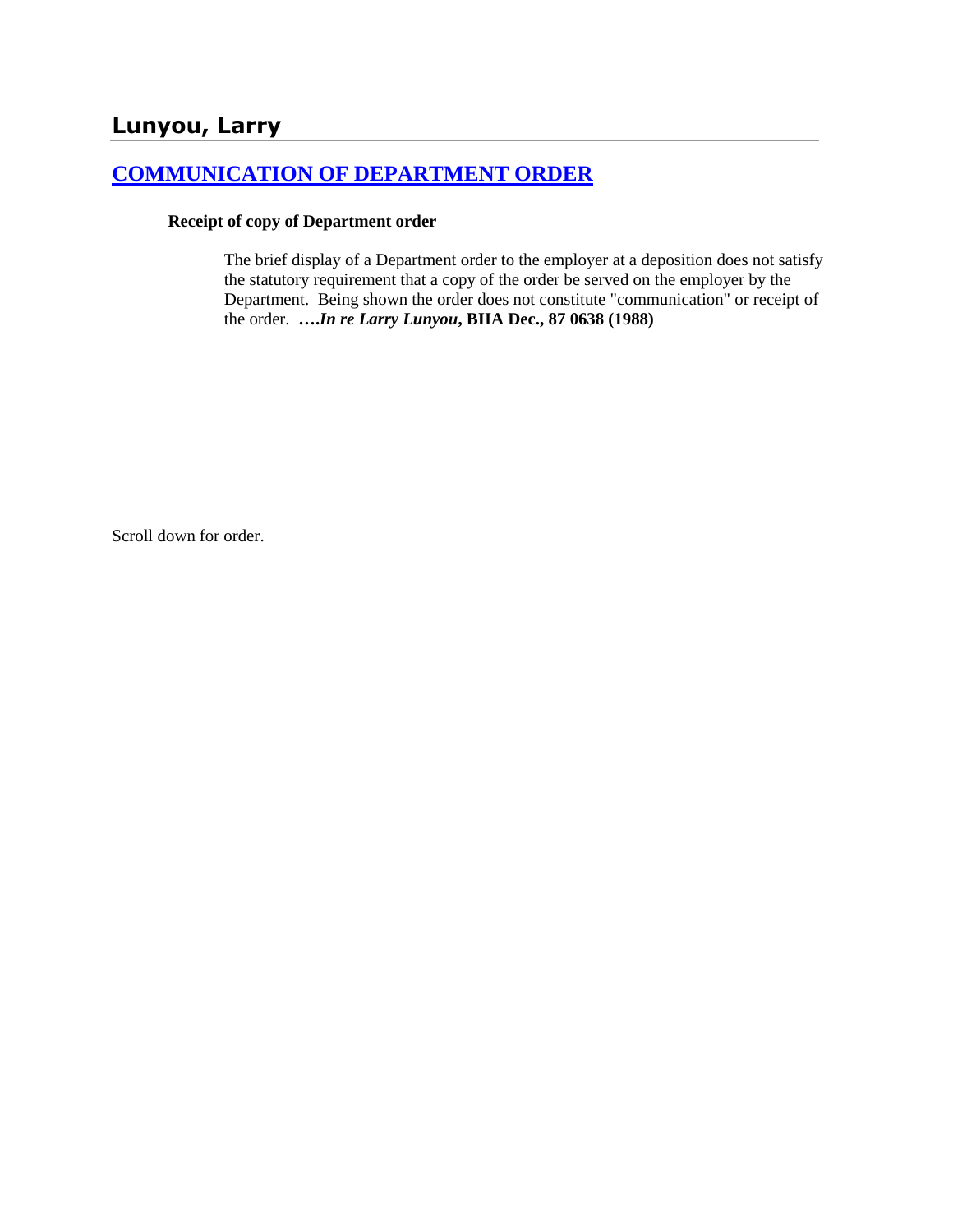#### **BEFORE THE BOARD OF INDUSTRIAL INSURANCE APPEALS STATE OF WASHINGTON**

**)**

**IN RE: LARRY LUNYOU ) DOCKET NOS. 87 0638, 87 0639 & 87 0741**

**CLAIM NO. J-167282 ) DECISION AND ORDER**

APPEARANCES:

Claimant, Larry Lunyou, by Hurst and Crossland, per Phyllis Owens, Legal Assistant, and David K. Crossland

Employer, Walter Fairman Trucking, Inc., by John H. Rayback

Department of Labor and Industries, by The Attorney General, per Wilhelm Dingler and William R. Strange, Assistants

The appeals assigned Docket Nos. 87 0638 and 87 0639 were filed by the claimant on February 19, 1987 from two orders of the Department of Labor and Industries. The first, dated January 9, 1987, held in abeyance an order entered by the Department on June 26, 1985 that rejected this claim solely for the reason that the Department was unable to substantiate an employer-employee relationship at the time of the alleged injury. The second, dated January 14, 1987, adhered to the provisions of the order dated June 26, 1985.

The appeal assigned Docket No. 87 0741 is an appeal filed by the employer on March 2, 1987 from the Department order dated January 14, 1987. All three appeals were consolidated for hearing and decision. This Board concludes that the Department had the authority to enter its orders of January 98 1987 and January 14, 1987, and that the issues raised by the Department order of January 14, 1987 are properly before us. The Department order of January 14, 1987 is **REVERSED**.

### **PROCEDURAL AND EVIDENTIARY MATTERS**

Pursuant to RCW 51.52.104 and RCW 51.52.106, this matter is before the Board for review and decision on a timely Petition for Review filed by the claimant to a Proposed Decision and Order issued on November 16, 1987 in which the order of the Department dated January 14, 1987 was reversed and the claim remanded to the Department with directions to "accept the claim and reopen it for further action as indicated."

By written stipulation received at this Board on June 1, 1987 all parties to this action submitted sixteen documents to be incorporated into the Board record for the purpose of determining the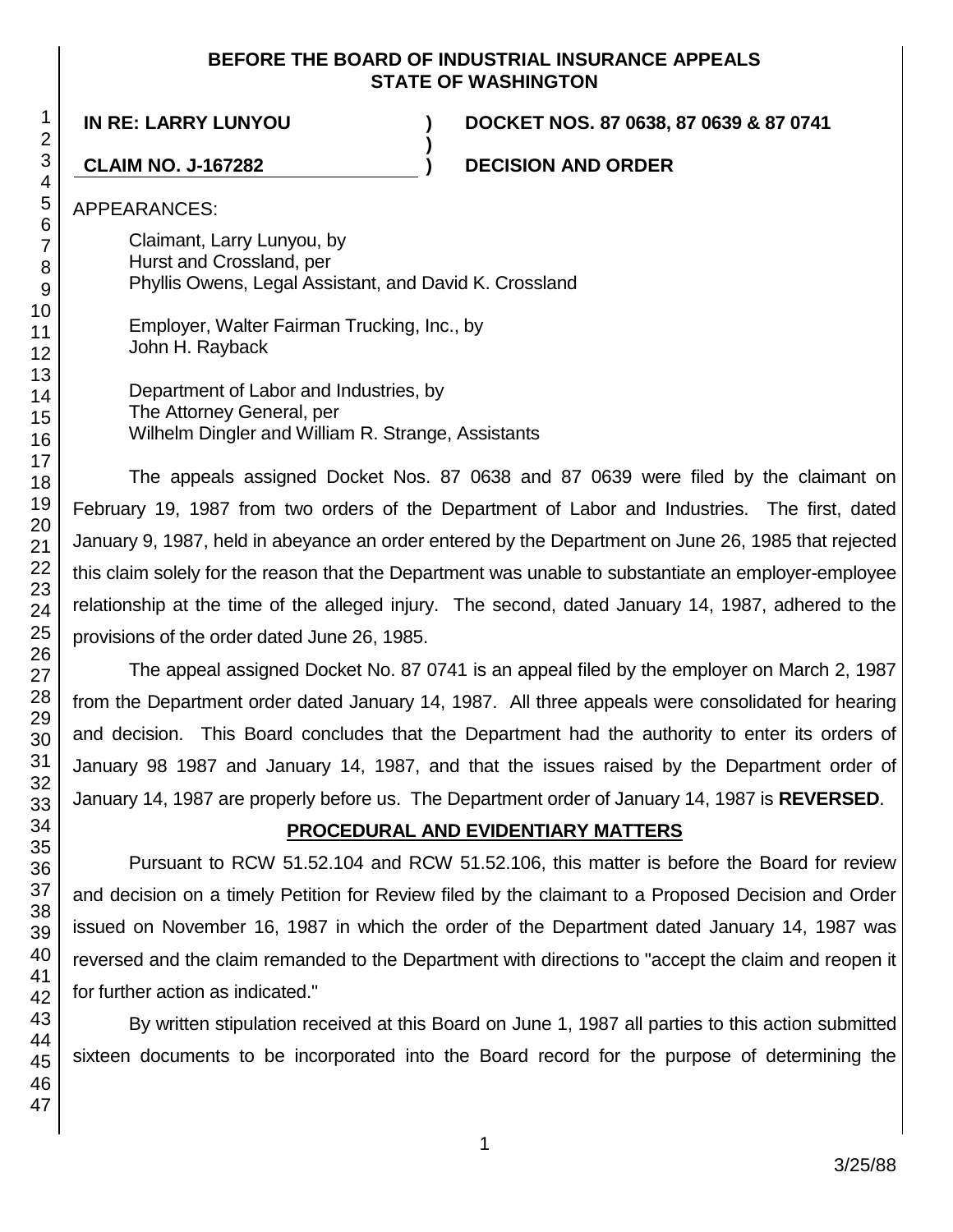| 1                   |                                                                                                           | preliminary issue of jurisdiction. Those documents are marked as Exhibits 5-20 and identified as         |  |
|---------------------|-----------------------------------------------------------------------------------------------------------|----------------------------------------------------------------------------------------------------------|--|
| $\overline{2}$<br>3 | follows:                                                                                                  |                                                                                                          |  |
| 4<br>5              | 5.                                                                                                        | Motion for Summary Judgment;                                                                             |  |
| 6<br>$\overline{7}$ | 6.                                                                                                        | Supplemental Motion for Summary Judgment, dated July 15, 1986;                                           |  |
| 8<br>9              | 7.                                                                                                        | Memorandum in Support of Motion for Summary Judgment, dated July 15,<br>1986;                            |  |
| 10<br>11            | 8.                                                                                                        | Affidavit of John H. Rayback, dated July 15, 1986;                                                       |  |
| 12<br>13            | 9.                                                                                                        | Supplemental Memorandum in Support of Motion for Summary Judgment,<br>dated July 22, 1986;               |  |
| 14                  | 10.                                                                                                       | Supplemental Motion to Dismiss, dated August 5, 1986;                                                    |  |
| 15<br>16            | 11.                                                                                                       | Affidavit of Larry Lunyou, dated August 15, 1986;                                                        |  |
| 17                  | 12.                                                                                                       | Affidavit of David K. Crossland, dated August 29, 1986;                                                  |  |
| 18<br>19<br>20      | 13.                                                                                                       | Memorandum in Opposition to Motion for Summary Judgment, dated<br>September 2, 1986;                     |  |
| 21<br>22            | 14.                                                                                                       | Supplemental Memorandum in Opposition to Motion for Summary<br>Judgment, dated September 8, 1986;        |  |
| 23<br>24            | 15.                                                                                                       | Affidavit of Larry Lunyou, dated September 8, 1986;                                                      |  |
| 25                  | 16.                                                                                                       | Affidavit of David K. Crossland, dated October 3, 1986;                                                  |  |
| 26<br>27<br>28      | 17.                                                                                                       | Defendant's Supplemental Memorandum on Motion for Summary<br>Judgment, dated September 29, 1986;         |  |
| 29                  | 18.                                                                                                       | Affidavit of John H. Rayback, dated October 5, 1986;                                                     |  |
| 30<br>31            | 19.                                                                                                       | Order Denying Defendant's Motion for Summary Judgment, dated<br>February 17, 1987; and                   |  |
| 32<br>33            | 20.                                                                                                       | Deposition of Walter L. Fairman, dated August 28, 1986.                                                  |  |
| 34                  |                                                                                                           | Exhibits 5 through 20 are hereby admitted for the sole purpose of resolving the jurisdictional           |  |
| 35<br>36            | issue.                                                                                                    |                                                                                                          |  |
| 37                  |                                                                                                           | The employer filed a Motion to Deny Petition for Review on December 15, 1987, contending                 |  |
| 38<br>39            | that claimant's Petition for Review was untimely filed since it was not filed within twenty days of       |                                                                                                          |  |
| 40                  |                                                                                                           | communication of the June 8, 1987 Interlocutory Order, which preliminarily determined the                |  |
| 41<br>42            | jurisdictional issue. However, the interlocutory rulings of Industrial Appeals Judge are not subject to   |                                                                                                          |  |
| 43                  | direct review by the Board and failure to request review of an interlocutory ruling does not constitute a |                                                                                                          |  |
| 44<br>45            | waiver of the party's objection. WAC 263-12-115(6)(a) and (b). The error here lies not in claimant's      |                                                                                                          |  |
| 46                  |                                                                                                           | failure to petition for review of the interlocutory order of June 8, 1987, but in the Industrial Appeals |  |

47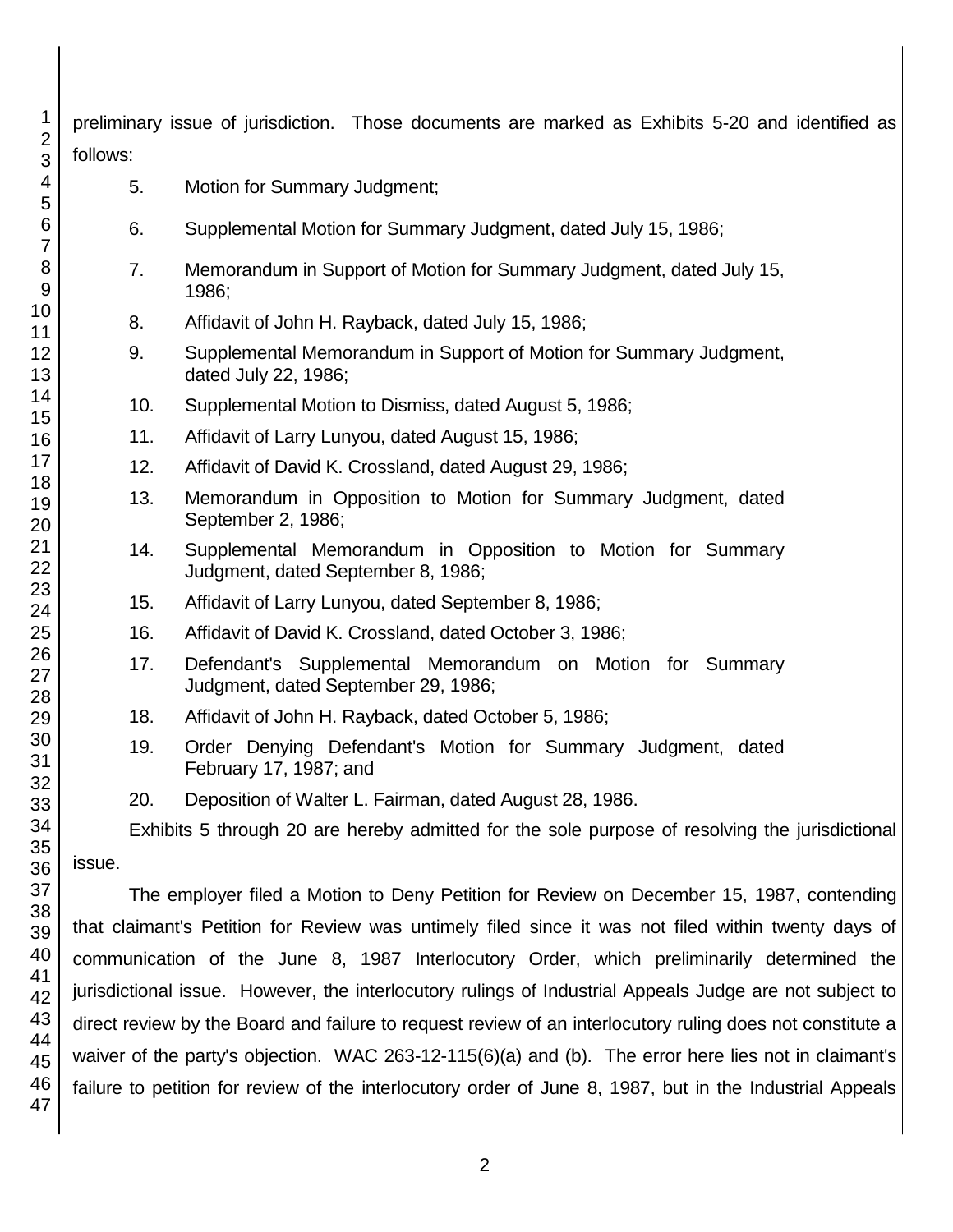Judge's failure to include findings and conclusions on the jurisdictional question within the Proposed Decision and Order. The employer's Motion to Deny Petition for Review is therefore denied.

The Board has reviewed the other evidentiary rulings in the record of proceedings. We find that no prejudicial error was committed and all other rulings are hereby affirmed.

#### **ISSUES**

- 1. Whether the Department order of June 26, 1985 was communicated to the employer within the meaning of RCW 51.52.050 so that the sixty day statute of limitations became applicable?
- 2. Whether the claimant sustained an industrial injury during the course of his employment with Walter Fairman Trucking, Inc. on August 21, 1982?

We answer both questions in the affirmative.

#### **DECISION**

#### 1. Jurisdiction

Mr. Lunyou contends that the employer did not appeal or protest the Department order of June 26, 1985, which rejected this claim, within sixty days from the day on which a copy of that order was first communicated to the employer. Accordingly, Mr. Lunyou argues that the order rejecting his claim became final and binding, and that the Department lacked jurisdiction to enter both the order of January 9, 1987, which held in abeyance the rejection order, and the order of January 14, 1987, which adhered to the provisions of the rejection order. If the Department order of June 26, 1985 was communicated to the employer more than sixty days before his protest was filed, the Department would have been without jurisdiction to enter its orders of January 9, 1987 and January 14, 1987. Perry v. Department of Labor and Industries, 48 Wn.2d 205, 292 P.2d 366 (1956).

Mr. Lunyou also argues, without citing any authority, that a Yakima County Superior Court order that denied the employer's motion to dismiss the civil action for lack of jurisdiction represents a res judicata determination that this matter is not within the purview of the Industrial Insurance Act. However, that order represents nothing more than a determination that the court could not conclude as a matter of law that the civil action was barred by the exclusive remedy provisions of the Industrial Insurance Act, RCW 51.04.010. It is therefore not a final adjudication of the issue.

Concerning the finality of the Department order of June 26, 1985, Mr.Lunyou alleges for the first time in his Petition for Review that a copy of the Department order of June 26, 1985 was provided to the employer, along with interrogatories, in December of 1985. There is, however, no evidence in the record to support this contention, and the claimant has requested this Board to remand the matter for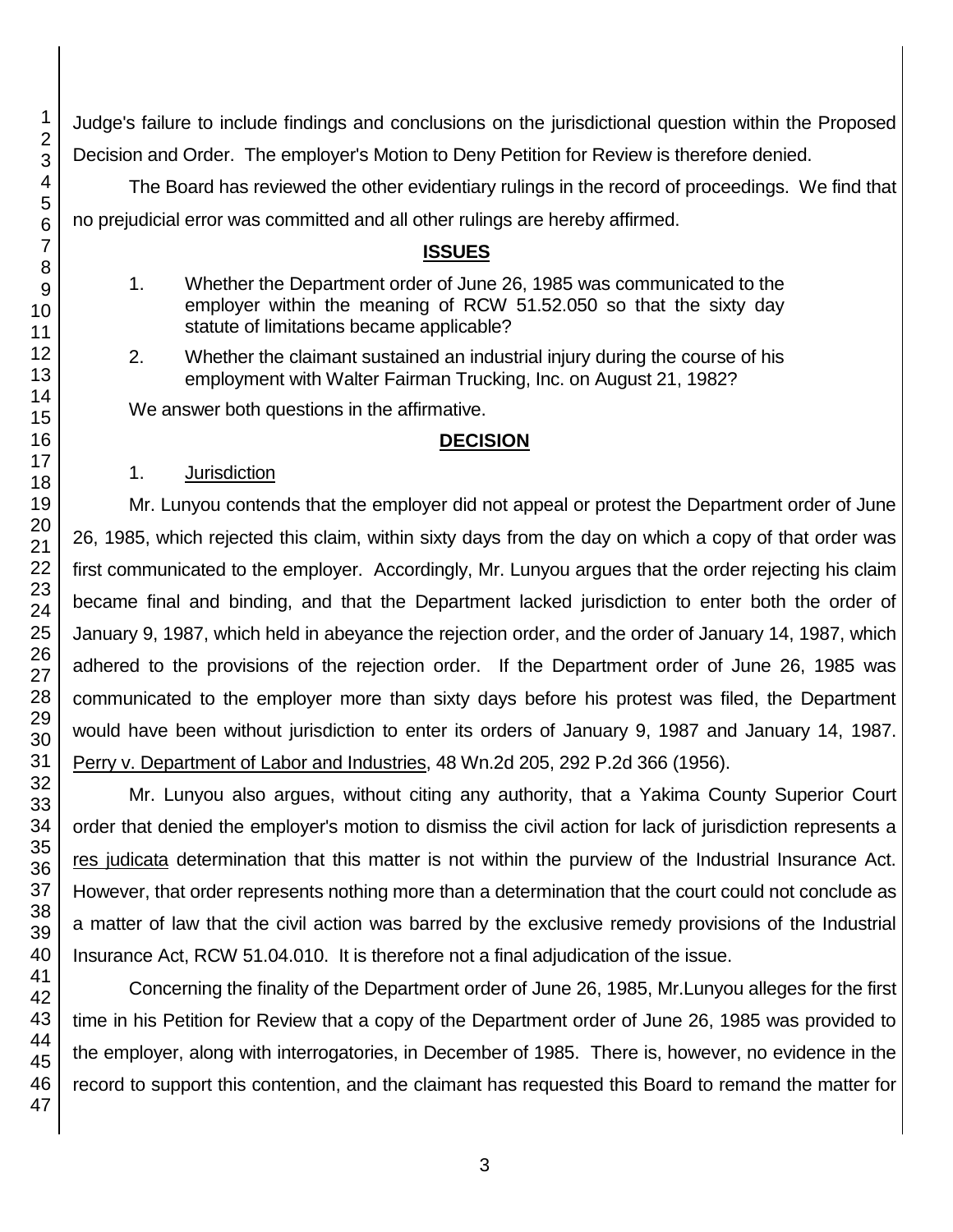further hearings on this issue. However, there is no indication that any restrictions were placed upon the claimant's ability to submit evidence, and there is no indication that the claimant ever attempted to present this evidence at the appropriate time or that the information was not discovered and could not have been discovered in time for him to present it at hearing. We also note that the claimant's attorney chose not to appear and participate in the hearings held in this matter, and therefore chose to forego the opportunity to cross-examine the employer, who testified at the hearing. Accordingly, the claimant's motion to remand this matter for further proceedings is hereby denied.

On its face it is quite clear that the order of June 26, 1985 was not mailed to the employer. According to the affidavit of Mr. Will Patterson, a Disability Adjudicator III with the Department, when an employer's account with the Department is closed, as occurred in this case prior to June 26, 1985, that employer's name and address are removed from the Department's computer, and no further orders or notices are thereafter sent to that employer. It is also evident that the employer in this case had actual notice of the existence of the Department order of June 26, 1985, perhaps as early as September 25, 1985. However, we are unwilling to equate notice of the existence of an order with the statutory requirement that an order be "communicated."

Further, although the employer in this case was shown a copy of the Department order of June 26, 1985 at a deposition held on August 28, 1986, we are also unwilling to conclude that the statutory requirement of communication is satisfied by merely showing a copy of the order to the interested party in such a context. In Rodriquez v. Department of Labor and Industries, 85 Wn.2d 949, 540 P.2d 1359 (1975) our Supreme Court stated that the word "communicated" contained in RCW 51.52.060 requires that a copy of the order be received by the party. 85 Wn.2d at 952. Further, this Board has stated that communication of a Department order is satisfied by receipt of a copy of the actual order. In re Elmer P. Doney, Dckt. No. 86 2762 (December 14, 1987). However, the employer in this case did not "receive" a copy of the Department order during the deposition on August 28, 1986; rather, a copy of the order was marked as Exhibit 7 to that deposition and was merely shown to the employer.

Receiving a copy of a Department order, and being shown a copy of the order for a brief period during the course of a deposition, are significantly different. First, a copy of the order was only fleetingly shown to the employer, and it does not appear that he was given sufficient time to read the entire order, and in particular to read the language advising of the time within which an appeal must be filed. It is apparent that the employer expressed some difficulty reading during the course of the deposition, and that the copy of the order in question was only one of ten exhibits shown to him over a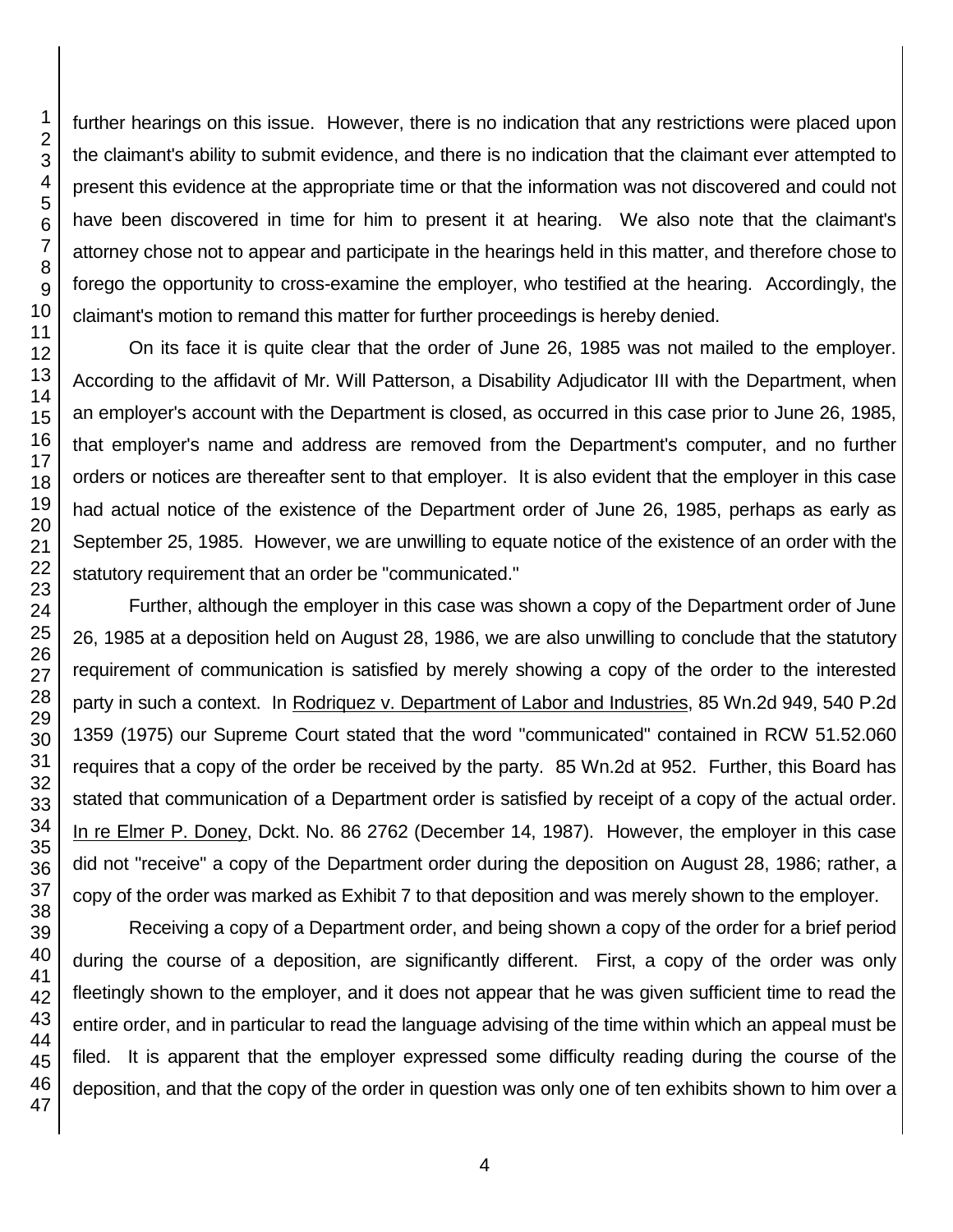short period of time. Further, when a party actually receives a copy of a Department order, he or she may choose where, when, and with whom to peruse or discuss the contents of the order. In the present case, the employer's attention was briefly directed to the order as he was being examined under oath by the attorney for an adverse party. Clearly, the employer did not receive a copy of that order at the deposition.

Only upon communication of a Department order does the time within which a protest or appeal must be filed begin to run as to that party. From the record before us it does not appear that the Department order of June 26, 1985 was ever communicated to the employer within the meaning of RCW 51.52.050. We therefore conclude that the employer's protest of the Department's order of June 26, 1985, which was received by the Department on October 30, 1986, and which was apparently predicated upon actual knowledge of the contents of that Department order, was filed in a timely manner, and that the Department had the authority to enter its orders of January 9, 1987 and January 14, 1987.

#### 2. Merits of the claim

This issue and the evidence presented by the parties concerning the merits of the claim are very adequately set forth in the Proposed Decision and Order. Mr. Lunyou was injured while traveling from his job site to the employer's base camp in a truck owned and furnished by his employer as an incident to his employment. Under similar facts, our Supreme Court has held that such an injury was within the coverage of the Industrial Insurance Act. Aloha Lumber Corp. v. Department of Labor and Industries, 77 Wn.2d 763, 466 P.2d 151 (1970). We believe that Mr. Lunyou's injury occurred during the course of his employment with his employer, Walter Fairman Trucking, Inc.

After consideration of the Proposed Decision and Order, the claimant's Petition for Review filed thereto, and the Employer's Motion to Deny Petition for Review, and a careful review of the entire record before us, we are persuaded that the Department order of January 14, 1987, adhering to the order of June 26, 1985, is incorrect and should be reversed and this claim remanded to the Department with direction to enter an order allowing the claim and to take such other and further action as may be indicated or required by law.

### **FINDINGS OF FACT**

1. On September 13, 1982 the Department of Labor and Industries received an accident report alleging the occurrence of an industrial injury to the claimant, Larry Lunyou, during the course of his employment with Pyramid Trucking Company on August 21, 1982. On November 8, 1982 the

1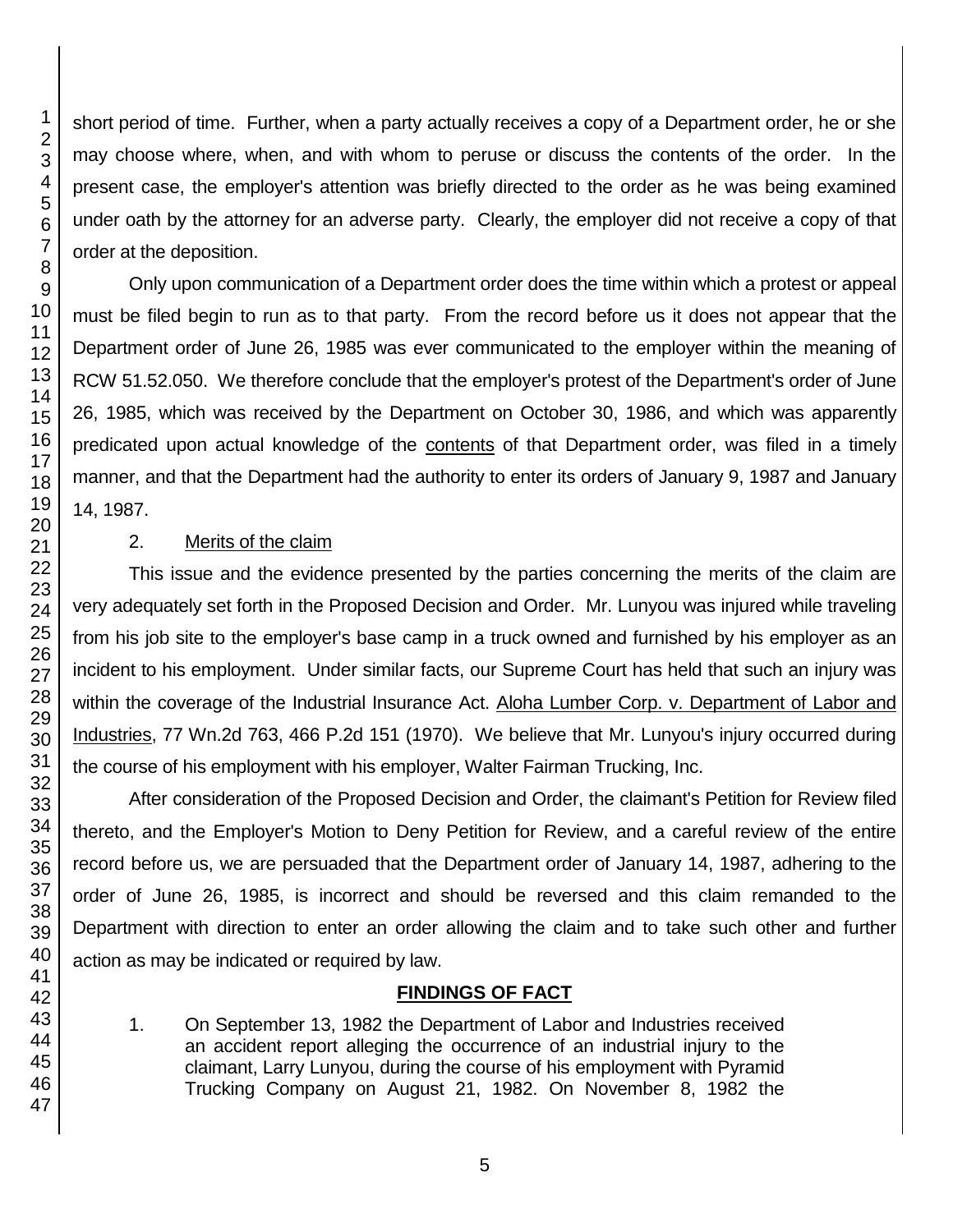Department entered an order allowing the claim and closing it for medical treatment only. On November 10, 1982 the claimant filed a protest and request for reconsideration of the Department order of November 8, 1982. On November 16, 1982 the Department entered an order setting aside and holding for naught its order of November 8, 1982, directing that time-loss compensation be terminated with payment from August 22, 1982 through September 2, 1982, and closing the claim with no award for permanent partial disability. On December 20, 1982 the claimant filed a protest and request for reconsideration of the Department order of November 16, 1982. On June 7, 1985 the Department entered an order holding in abeyance its order of November 16, 1982. On June 26, 1985 the Department entered an order rejecting this claim for the reason that the Department was unable to substantiate an employer-employee relationship at the time of the alleged injury on August 21, 1982.

On October 30, 1986 the employer filed a protest and request for reconsideration of the Department order of June 26, 1985. On December 10, 1986 the employer filed a notice of appeal with the Board of Industrial Insurance Appeals from the Department order of June 26, 1985. On January 9, 1987 the Department entered an order reassuming jurisdiction and holding in abeyance its order of June 26, 1985. Also on January 9, 1987 the Board entered an order returning the case to the Department for further action.

On January 14, 1987 the Department entered an order adhering to the provisions of its order of June 26, 1985. On February 19, 1987 the claimant filed a notice of appeal with the Board from both the Department order of January 9, 1987 and the Department order of January 14, 1987; Docket Nos. 87 0638 and 87 0639 were assigned. On March 2, 1987 the employer filed a notice of appeal with the Board from the Department order of January 14, 1987; Docket No. 87 0741 was assigned. On March 11, 1987 the Board entered orders granting the claimant's appeals, and directing that hearings be held on the issues raised by the notice of appeal. On March 25, 1987 the Board entered an order granting the employer's appeal, and directing that proceedings be held on the issues raised by the notice of appeal.

- 2. The Department order of June 26, 1985 which rejected this claim was not mailed to, and was never received by the employer. On October 30, 1986 the employer filed a protest and request for reconsideration of the Department order of June 26, 1985 with the Department.
- 3. On August 21, 1982 Larry Lunyou injured his right knee during the course of his employment with Walter Fairman Trucking, Inc. At the time of the injury, Mr. Lunyou was traveling from his job site to the employer's base camp as a passenger in a truck owned and furnished by his employer as an incident to his employment.